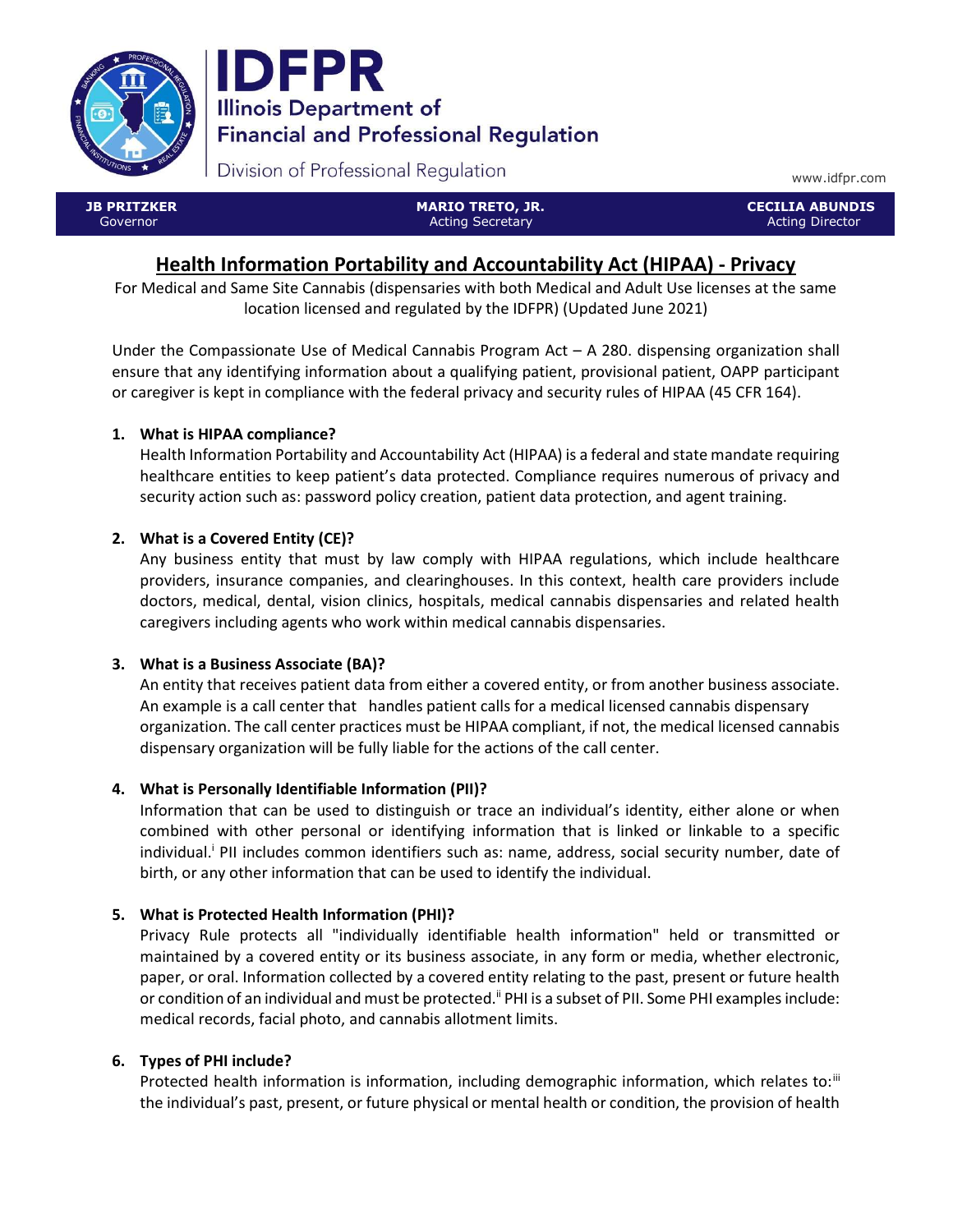care to the individual, or the past, present, or future payment for the provision of health care to the individual, and that identifies the individual or for which there is a reasonable basis to believe can be used to identify the individual. Protected health information includes many common identifiers (e.g., name, address, birth date, Social Security Number) when they can be associated with the health information listed above.

#### 7. Who is responsible for HIPAA?

Healthcare entities including medical cannabis dispensaries and its individual staff members who accesses PHI are responsible for HIPAA privacy and security. Entities are responsible to implement necessary safeguards to ensure HIPAA compliance for medical cannabis patients. Individuals and entities can face civil and/or criminal charges for mishandling PHI.

### 8. Who is required to become HIPAA compliant?

Any covered or business associate including medical cannabis dispensaries that stores, processes, transmits, maintains, or handles protected health information in any way must be compliant.

### 9. Does HIPAA extend to medical-use cannabis?

Yes. Any 280.dispensary organization, or organization that works with a 280.dispensary organization that collects, processes, stores, or transmits PHI about a customer is bound by HIPAA. Examples include: a medical cannabis dispensary who uses a website to process online orders (include 3rd party websites) or processes payments electronically through their point-of-sale system.

Delivery organization are seen as a BA who delivers directly to medical patients are held to HIPAA regulations. In the delivery of products to medical cannabis patients, the equipment must be encrypted, documents and forms must be destroyed/shredded appropriately and photos must be stored securely.

# 10. What's the difference between the HIPAA Security and Privacy rules?

Privacy Rule addresses appropriate PHI use and disclosure practices by healthcare entities. Security Rule addresses safeguarding the systems that store and/or transmit PHI utilized by healthcare entities including medical cannabis dispensaries.

# 11. When is PHI required to be disclosed by a medical cannabis dispensary:

A medical cannabis dispensary must disclose protected health information in only two situations: to individuals (or their personal representatives) specifically when they request access to, or an accounting of disclosures of, their protected health information; and to IDFPR when it is undertaking a compliance investigation or review or enforcement action.

# 12. Can I disclose a medical cannabis patient PHI over the phone or email?

Yes. If the medical cannabis patient or their designated caregiver(s) contact their medical dispensary and request information including their allotment or product information, the medical dispensary must disclose requested information directly pertaining to the patient. Communicating to medical cannabis patients via email must be encrypted.

# 13. When is PHI permitted to be used and/or disclosed by a medical cannabis dispensary:

A covered entity may use and/or disclose protected health information, without an individual's authorization, for the following purposes or situations:

Treatment, Payment, and Health Care Operations;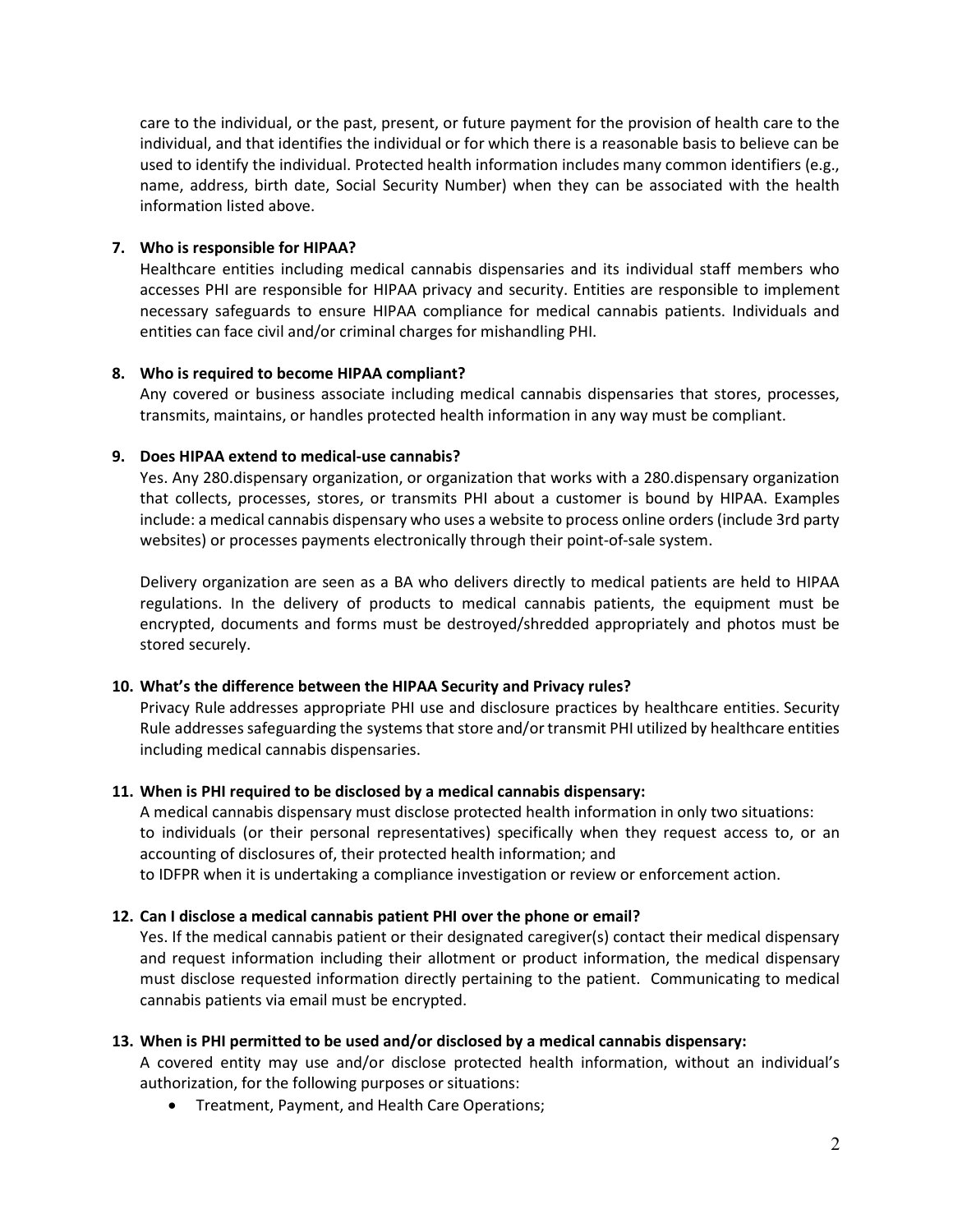- Opportunity to Agree or Object;
- Incident to an otherwise permitted use and disclosure;
- Public Interest and Benefit Activities; and
- Limited Data Set for the purposes of research, public health or health care operations
- Covered entities may rely on professional ethics and best judgments in deciding which of these permissive uses and disclosures to make.

### 14. As a medical cannabis dispensary agent, can I discuss PHI to others including coworkers, other dispensaries or healthcare providers including designated caregivers?

Yes. You are covered in sharing that information during the course of a patient's treatment, payment or operations exemption seen in the federal statute. If the sharing of PHI is not in the assistance for a patient's care or not covered under a federal exemption, then it is a HIPAA violation.

#### 15. As a medical cannabis dispensary agent, can I discuss PHI to the patient's family members?

Yes. The patient does have the right to object with the information being shared, however, the medical cannabis dispensary may rely on their best judgement when sharing that information to family members or caregivers in the care of the medical cannabis patient.

### 16. Is a medical cannabis dispensary required to distribute a "Notice of Privacy Practices for Protected Health Information"?

Yes. The Privacy Rule provides that an individual has a right to adequate notice of how a covered entity may use and disclose protected health information about the individual, as well as his or her rights and the covered entity's obligations with respect to that information. Most covered entities must develop and provide individuals with this notice of their privacy practices.<sup>iv</sup>

### 17. What information is required for the "Notice of Privacy Practices for Protected Health Information"? Covered entities are required to provide a notice in plain language that describes:

- How the covered entity may use and disclose protected health information about an individual.
- The individual's rights with respect to the information and how the individual may exercise these rights, including how the individual may complain to the covered entity.
- The covered entity's legal duties with respect to the information, including a statement that the covered entity is required by law to maintain the privacy of protected health information.
- Whom individuals can contact for further information about the covered entity's privacy policies.
- The notice must include an effective date. See 45 CFR 164.520(b) for the specific requirements for developing the content of the notice. A covered entity is required to promptly revise and distribute its notice whenever it makes material changes to any of its privacy practices. See  $164.520(c)(2)(iv)$  for covered health care providers with direct treatment relationships with  $individuals.$ <sup>v</sup>

### 18. When is the medical cannabis dispensary required to provide the "Notice of Privacy Practices for Protected Health Information" vi?

- A covered entity must make its notice available to any person who asks for it.
- A covered entity must prominently post and make available its notice on any website it maintains that provides information about its customer services or benefits.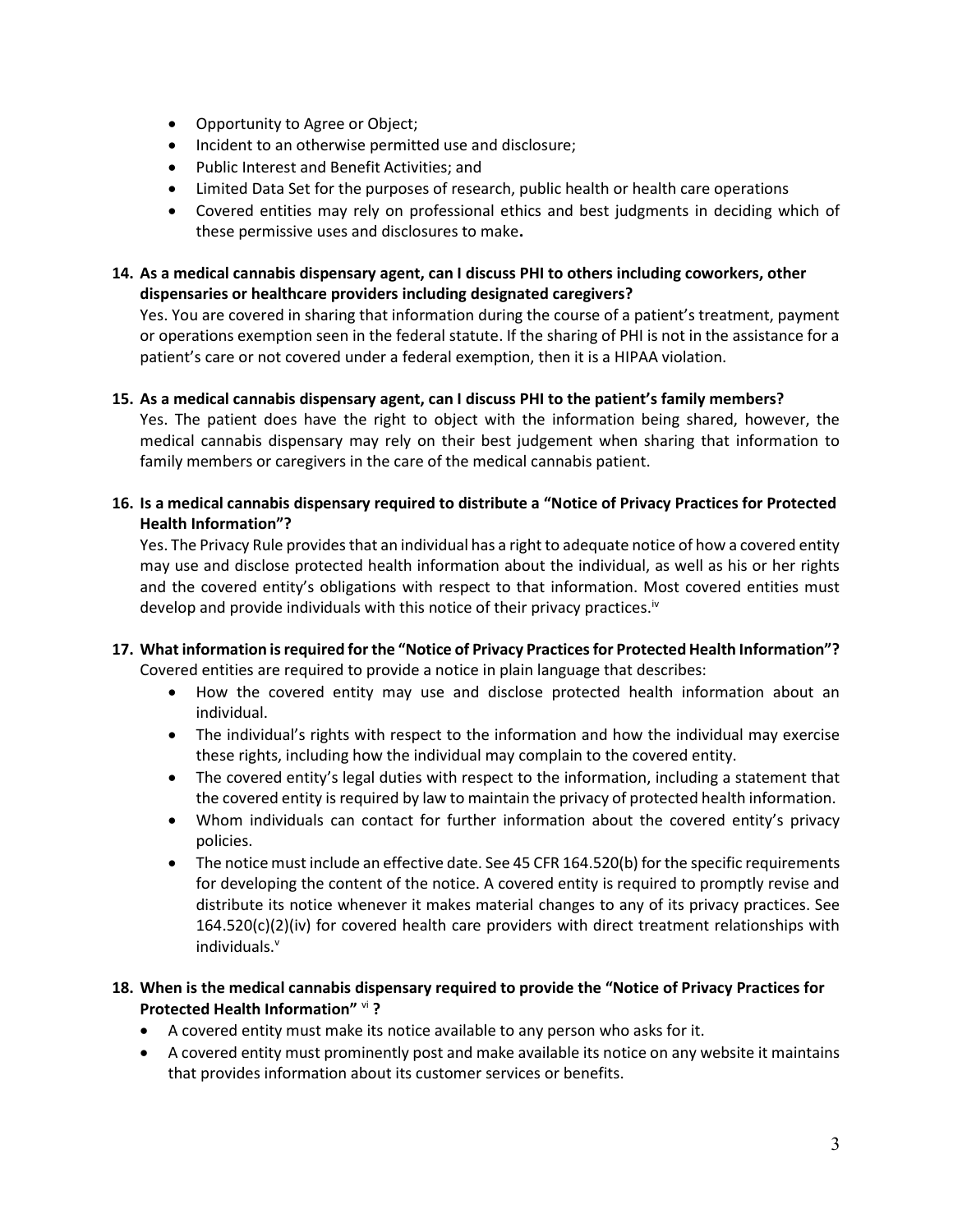- Provide the notice to the individual no later than the date of first service delivery (after the April 14, 2003 compliance date of the Privacy Rule) and, except in an emergency treatment situation, make a good faith effort to obtain the individual's written acknowledgment of receipt of the notice. If an acknowledgment cannot be obtained, the provider must document his or her efforts to obtain the acknowledgment and the reason why it was not obtained.
- When first service delivery to an individual is provided over the Internet, through e-mail, or otherwise electronically, the provider must send an electronic notice automatically and contemporaneously in response to the individual's first request for service. The provider must make a good faith effort to obtain a return receipt or other transmission from the individual in response to receiving the notice.
- In an emergency treatment situation, provide the notice as soon as it is reasonably practicable to do so after the emergency situation has ended. In these situations, providers are not required to make a good faith effort to obtain a written acknowledgment from individuals.
- Make the latest notice (i.e., the one that reflects any changes in privacy policies) available at the provider's office or facility for individuals to request to take with them, and post it in a clear and prominent location at the facility.
- A covered entity may e-mail the notice to an individual if the individual agrees to receive an electronic notice. See 45 CFR 164.520(c) for the specific requirements for providing the notice.

# 19. How do I become HIPAA compliant?

Administer a comprehensive risk analysis (at least annually), conduct a risk management, conduct employee training (at least annually), and implement updated policies and procedures.

#### 20. When do 280. licensed dispensaries need to be compliant with HIPAA regulations?

For notice of Privacy Practices for Protected Health Information be available for patients no later than August 1st, 2021. Complete security risk assessment and compliance with encryption of electronic devices and networks (computers, tablets, websites, etc.) should be no later than December 1st, 2021.

### 21. Does 280. licensed dispensaries have to hold evidence of delivery of Notice of Privacy Practices for Protected Health Information to medical cannabis patients?

Yes, 280. dispensaries are responsible for retaining proof of delivery to medical cannabis patients for a minimum of 5 years. Notice of Privacy Practices for Protected Health Information can be delivered in written or electronic form.

#### 22. Who enforces HIPAA compliance?

The Illinois Department of Financial and Professional Regulation is the State agency responsible for enforcing HIPAA compliance for dispensaries who hold a medical cannabis dispensary license.

#### 23. What are the penalties for HIPAA non-compliance?

Fines can be issued through citation (maximum \$10,000 per violation) or sent to prosecutions. Fees and penalties can be assessed on either the agent, dispensary or both.

#### 24. What is a HIPAA violation?

Each failure to follow one or more of the HIPAA standards, requirements, or implementation specifications is considered a violation. HIPAA violation examples seen in medical cannabis dispensaries include: sharing computer passwords, discussing PHI to outside 3<sup>rd</sup> parties, not using an industry-standard firewall, not encrypting computers or networks where data is transmitted and/or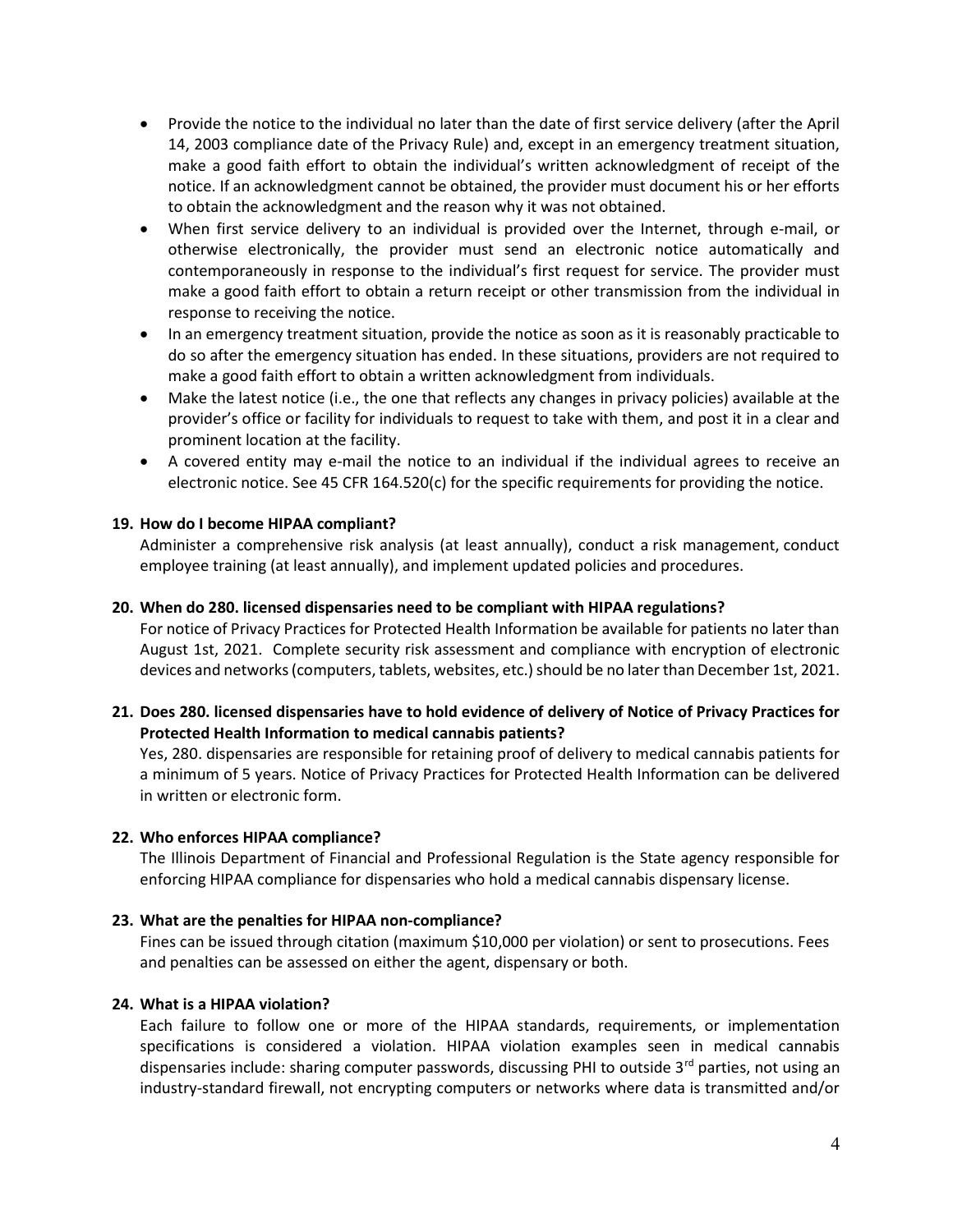stored, not encrypting emailed patient data, not disclosing PHI from requested patient. These are all separate violations and can lead to enforcement actions from the IDFPR.

### 25. Am I expected to conduct a HIPAA audit?

Yes. IDFPR expects dispensaries who hold a medical cannabis dispensary license to actively work on their HIPAA compliance and tests them through audits (at least annually). An entity could be chosen for a HIPAA compliance audit at random, or because of a reported breach by an agent or patient. Noncompliance can lead to enforcement from the IDFPR.

### 26. How is a HIPAA Breach defined?

A breach is, generally, an impermissible use or disclosure under the Privacy Rule that compromises the security or privacy of the protected health information.<sup>vii</sup>

### 27. Are there any exceptions to a HIPAA breach?

Yes. There are three exceptions to the definition of "breach."Vill

- The first exception applies to the unintentional acquisition, access, or use of protected health information by a workforce member or person acting under the authority of a covered entity or business associate, if such acquisition, access, or use was made in good faith and within the scope of authority.
- The second exception applies to the inadvertent disclosure of protected health information by a person authorized to access protected health information at a covered entity or business associate to another person authorized to access protected health information at the covered entity or business associate, or organized health care arrangement in which the covered entity participates. In both cases, the information cannot be further used or disclosed in a manner not permitted by the Privacy Rule.
- The final exception applies if the covered entity or business associate has a good faith belief that the unauthorized person to whom the impermissible disclosure was made, would not have been able to retain the information.

### 28. If a HIPAA breach occurs at my medical cannabis dispensary or with any of my business associates, an I required to notify my medical cannabis patients?

Yes. Covered entities must notify affected individuals following the discovery of a breach of unsecured protected health information:<sup>ix</sup>

Individual Notification 1-500 impacted patients:

- Covered entities must provide this individual notice in written form by first-class mail, or alternatively, by encrypted, secured e-mail if the affected individual has agreed to receive such notices electronically.
- If the covered entity has insufficient or out-of-date contact information for 10 or more individuals, the covered entity must provide substitute individual notice by either posting the notice on the home page of its website for at least 90 days or by providing the notice in major print or broadcast media where the affected individuals likely reside.
- The covered entity must include a toll-free phone number that remains active for at least 90 days where individuals can learn if their information was involved in the breach.
- If the covered entity has insufficient or out-of-date contact information for fewer than 10 individuals, the covered entity may provide substitute notice by an alternative form of written notice, by telephone, or other means.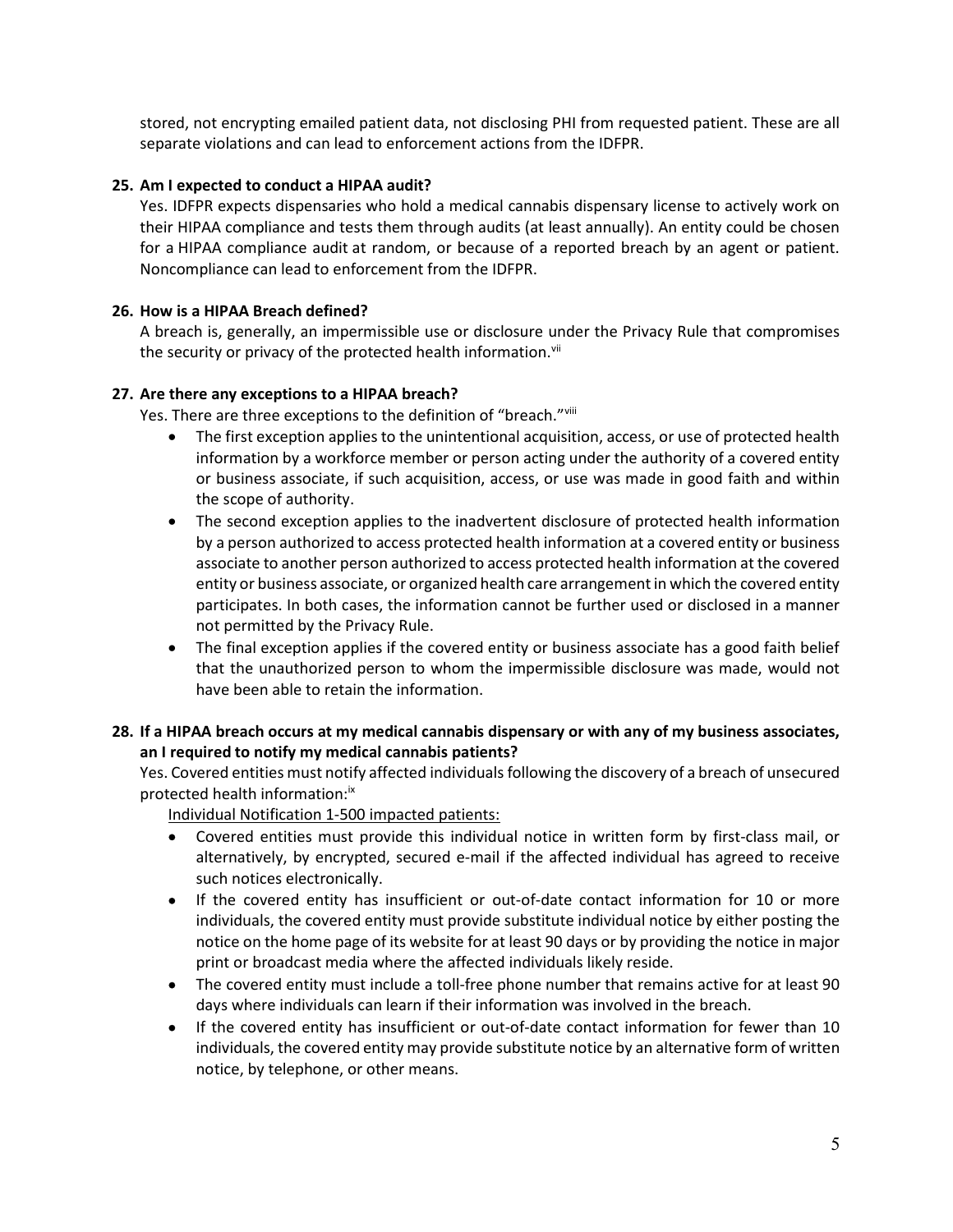#### Individual Notification over 500 impacted patients (include Media):

Covered entities that experience a breach affecting more than 500 residents of a State or jurisdiction are, in addition to notifying the affected individuals, required to provide notice to prominent media outlets serving the State or jurisdiction within 60 calendar days following the discovery of a breach and must include the same information required for an individual notice.

### 29. If a HIPAA breach occurs at a medical cannabis dispensary or with any business associates, must IDFPR be notified?

Yes. Medical cannabis dispensaries must notify IDFPR of breaches of protected health information. Medical cannabis dispensaries will notify IDFPR by emailing FPR.MedicalCannabis@Illinois.gov and DPH.MedicalCannabis@Illinois.gov. In the subject area of the email indicate HIPAA Breach and include medical dispensary name and license number. Notification must occur no later than 60 calendar days following the discovery of the breach.

30. If my BA actions causes a breach of my medical cannabis patient information, which party is responsible for notifying both IDFPR and my affected patients?

With respect to a breach at or by a business associate, the covered entity is ultimately responsible for ensuring individuals and IDFPR are notified. The covered entity may delegate the responsibility of providing individual notices to the business associate.<sup>x</sup>

31. When must a medical cannabis dispensary notify its medical cannabis patients of a HIPAA breach? Notifications must be provided without unreasonable delay and in no case later than 60 calendar days following the discovery of a breach. $x_i$ 

# 32. What information is required in HIPAA breach notifications to medical cannabis patients?

Notifications, in plain language, must include, to the extent possible:<sup>xii</sup>

- a brief description of the breach,
- a description of the types of information that were involved in the breach,
- the steps affected individuals should take to protect themselves from potential harm,
- a brief description of what the covered entity is doing to investigate the breach, mitigate the harm, and prevent further breaches, and
- contact procedures for individuals to ask questions or learn additional information, which shall include a toll-free telephone number, an e-mail address, Web site, or postal address.
- 33. Should IDFPR be notified when computers are stolen from a medical cannabis dispensary?

Yes. Contact the IDFPR immediately, within 24 hours, following discovery of the theft. Email FPR.MedicalCannabis@Illinois.gov and DPH.MedicalCannabis@Illinois.gov. In the subject area of the email indicate HIPAA Breach and include medical dispensary name and license number.

DISCLAIMER: The above questions and answers are provided for general information only and may not be completely accurate in every circumstance, do not purport to be legal advice, and are not intended to be legally binding on the Department in a particular case. Questions involving interpretation of the law and your legal rights and obligations should be addressed to your lawyer.

iv 45 CFR § 164.520

i OMB Memorandum M-07-16

ii 45 CFR § 160.103

iii https://www.hhs.gov/hipaa/for-professionals/privacy/special-topics/de-identification/index.html#\_edn2

v 45 CFR § 164.520

vi 45 CFR § 164.520